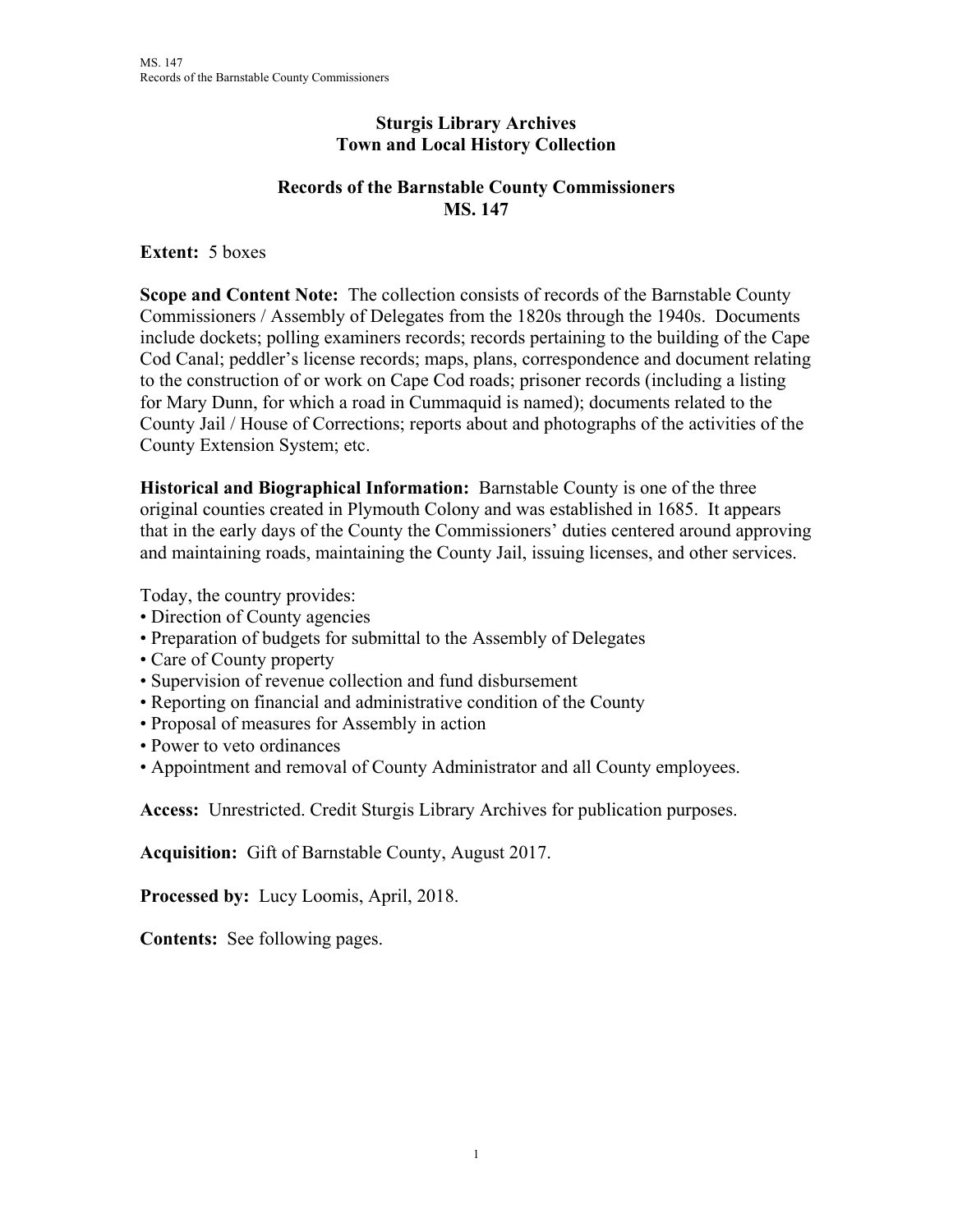| <b>BOX1</b> |                      | <b>Barnstable County Commissioners Dockets</b> |
|-------------|----------------------|------------------------------------------------|
|             | FLDR 1 a-e 1828-1830 |                                                |
|             | FLDR 2 a-d 1831-1832 |                                                |
|             | FLDR 3 a-d 1833-1836 |                                                |
|             | FLDR 4 a-d 1838-1843 |                                                |
|             | FLDR 5               | 1871-1874                                      |
|             | FLDR 6               | 1881-1884                                      |
|             | FLDR 7               | 1884-1889                                      |
| <b>BOX2</b> |                      | <b>Barnstable County Commissioners Dockets</b> |
|             | FLDR 1               | 1895-1904                                      |
|             | FLDR <sub>2</sub>    | 1904                                           |
|             | FLDR 3               | 1909-1922                                      |
|             | FLDR <sub>4</sub>    | 1922-1927                                      |
|             | FLDR 5               | 1927-1931                                      |
|             | FLDR 6               | 1931-1936                                      |
|             | FLDR <sub>7</sub>    | 1937                                           |
|             | FLDR 8               | 1935-1939                                      |
|             | FLDR 9               | 1939-1941                                      |
|             | <b>FLDR 10</b>       | 1941-1943                                      |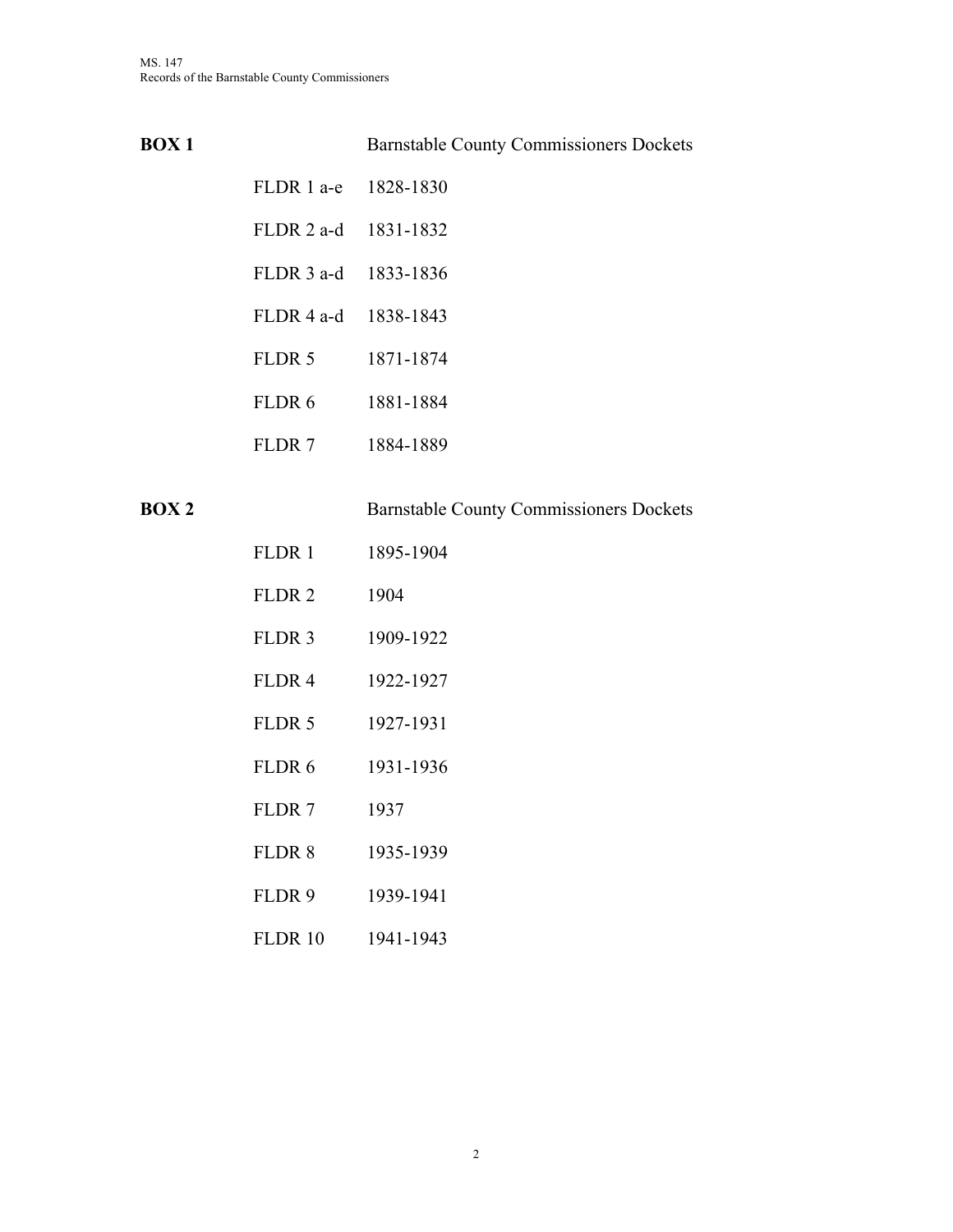| <b>BOX 3</b> | FLDR 1            | Examiner's Records 1838-1853<br>Records of the Proceedings of the Board of Examiners in<br>Sorting and Counting the Votes as Returned by the Several<br>Towns of the County of Barnstable for County & Special<br>Commissioners<br>1855-1883<br>O<br>1884-1900<br>$\circ$                                                                                                                                                                                                                                                                 |
|--------------|-------------------|-------------------------------------------------------------------------------------------------------------------------------------------------------------------------------------------------------------------------------------------------------------------------------------------------------------------------------------------------------------------------------------------------------------------------------------------------------------------------------------------------------------------------------------------|
|              | FLDR <sub>2</sub> | Docket Under License Laws 1868                                                                                                                                                                                                                                                                                                                                                                                                                                                                                                            |
|              | FLDR <sub>3</sub> | Cape Cod Ship Canal Docket Before the County<br>Commissioners 1885-1889                                                                                                                                                                                                                                                                                                                                                                                                                                                                   |
|              | FLDR <sub>4</sub> | Record of Peddler's Licenses 1892-1916                                                                                                                                                                                                                                                                                                                                                                                                                                                                                                    |
|              | FLDR 5            | Early 19 <sup>th</sup> century plans & documents relating to roads and<br>lands                                                                                                                                                                                                                                                                                                                                                                                                                                                           |
|              | FLDR 6            | Prisoner Inspection Regulations 1936                                                                                                                                                                                                                                                                                                                                                                                                                                                                                                      |
|              | FLDR <sub>7</sub> | Prisoner lists and prison inspection records 1837, 1841, 1842,<br>1843<br>[Note: The 1842 list includes prisoner Mary Dun [sic] (Dunn),<br>jailed for suspected murder. Mary Dunn was of African<br>American and Native American descent, and offered shelter and<br>"yarb" beer to freed slaves as they made their way along the<br>Underground Railroad. Mary Dunn Road in Cummaquid is<br>named after her. Some believed she was a witch, which may<br>have led to this conviction after a local man went missing in the<br>vicinity.] |
|              | FLDR <sub>8</sub> | Camp Street Road, Barnstable, Petition, 1867                                                                                                                                                                                                                                                                                                                                                                                                                                                                                              |
|              | FLDR 9            | Testimony on [Cape Cod] Canal Cases, $1894$ (original + copy)<br>ORIGINAL VERY BRITTLE. Please use copy provided.                                                                                                                                                                                                                                                                                                                                                                                                                         |
|              | <b>FLDR 10</b>    | Orders authorizing Treasurer to borrow money on credit<br>1891, 1898, 1899                                                                                                                                                                                                                                                                                                                                                                                                                                                                |
|              | FLDR 11           | Documents related to the County Jail / House of Corrections<br>1858-1903                                                                                                                                                                                                                                                                                                                                                                                                                                                                  |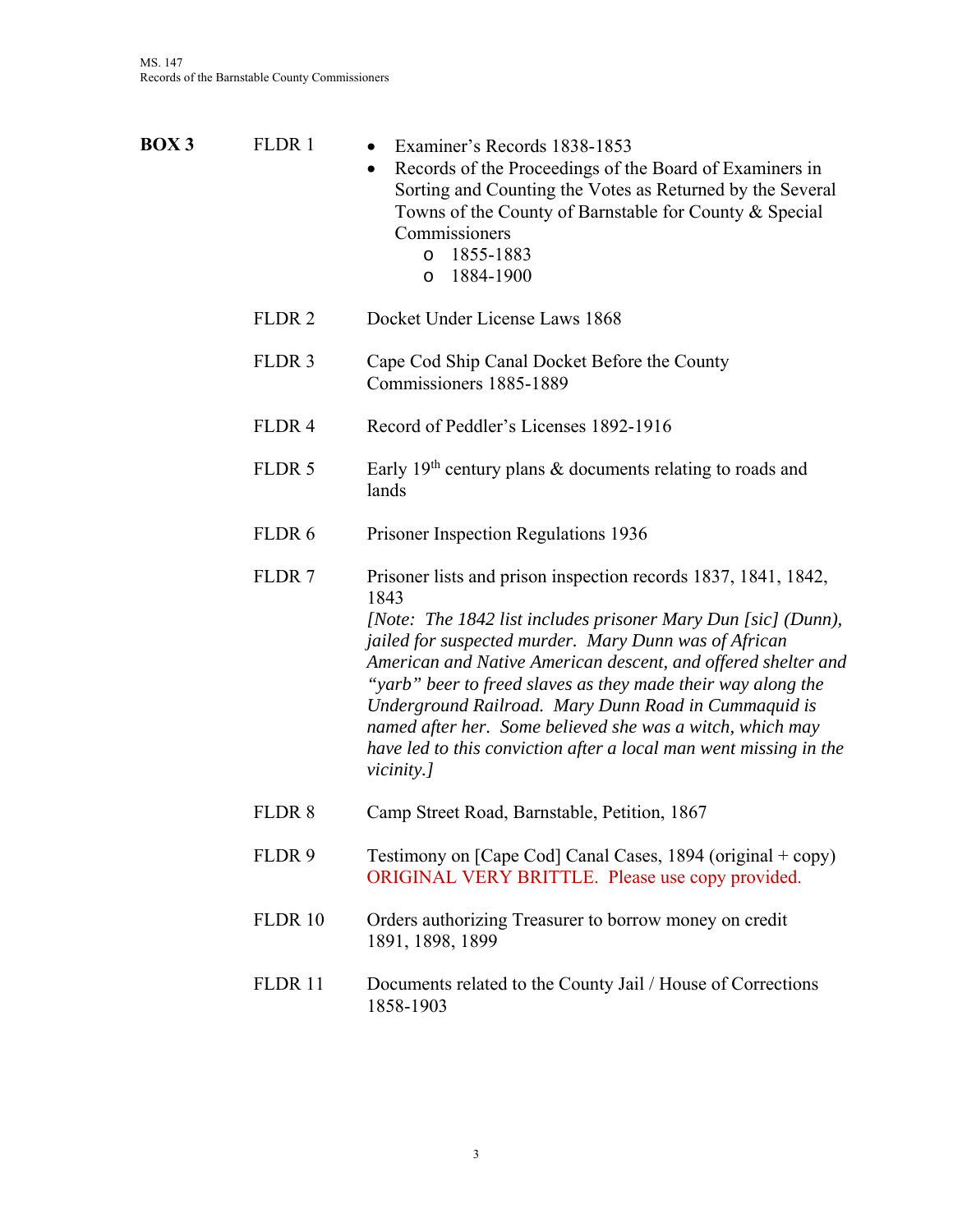| <b>BOX3</b> |                    | (Continued)                                                                                                                                                                                                                                                                                                                         |
|-------------|--------------------|-------------------------------------------------------------------------------------------------------------------------------------------------------------------------------------------------------------------------------------------------------------------------------------------------------------------------------------|
|             | <b>FLDR12</b>      | Miscellaneous Commission correspondence, reports,<br>documents, etc. regarding roads, appointments, accounts, and<br>Hyannis Club House.                                                                                                                                                                                            |
|             | FLDR <sub>13</sub> | Petition for damages by Edward H. Eldredge against the<br>Boston, Cape Cod & New York Canal Company, 1907.                                                                                                                                                                                                                          |
|             | <b>FLDR 14</b>     | Charles H. Taylor Sr. and Charles H. Taylor Jr. vs. Boston,<br>Cape Cod & New York Canal Company. 1911 hearing<br>transcript regarding harm to land and oyster grants along the<br>Cape cod Canal.                                                                                                                                  |
|             | <b>FLDR15</b>      | Hearing transcript and correspondence regarding widening of<br>Main Street in Falmouth, 1923                                                                                                                                                                                                                                        |
|             | <b>FLDR 16</b>     | Annual Report of County Extension Workers, 1931<br>Narrative Report of Carl A. Fraser & Irene B. Pease as Club<br>$\bullet$<br>Agents 1930-1931. Includes text and numerous<br>photographs showing Club activities.                                                                                                                 |
|             | FLDR 17            | Testimony by Herbert R. Boomhower Jr. and Jerald K. Ellis<br>regarding a jail break with another prisoner named Barbarosa.                                                                                                                                                                                                          |
| <b>BOX4</b> |                    | Maps and plans                                                                                                                                                                                                                                                                                                                      |
|             |                    | <b>VERY FRAGILE. DO NOT PHOTOCOPY</b>                                                                                                                                                                                                                                                                                               |
|             |                    | 8 maps/plans of Cape Cod town road. Most include names of<br>landowners. Most have brief information.<br>2 unidentified plans<br>$\bullet$<br>Abram W. Nye's homestead, 1836.<br>$\bullet$<br>Plan of a completed road from near M. Davis' to the<br>$\bullet$<br>sound over Davis Neck, so called<br>Plan of the Provincetown Road |

- Plan of a road...near the dwelling house of Mathias Gifford … in the Town of Falmouth
- Plan of ... Harwich & Dennis reads